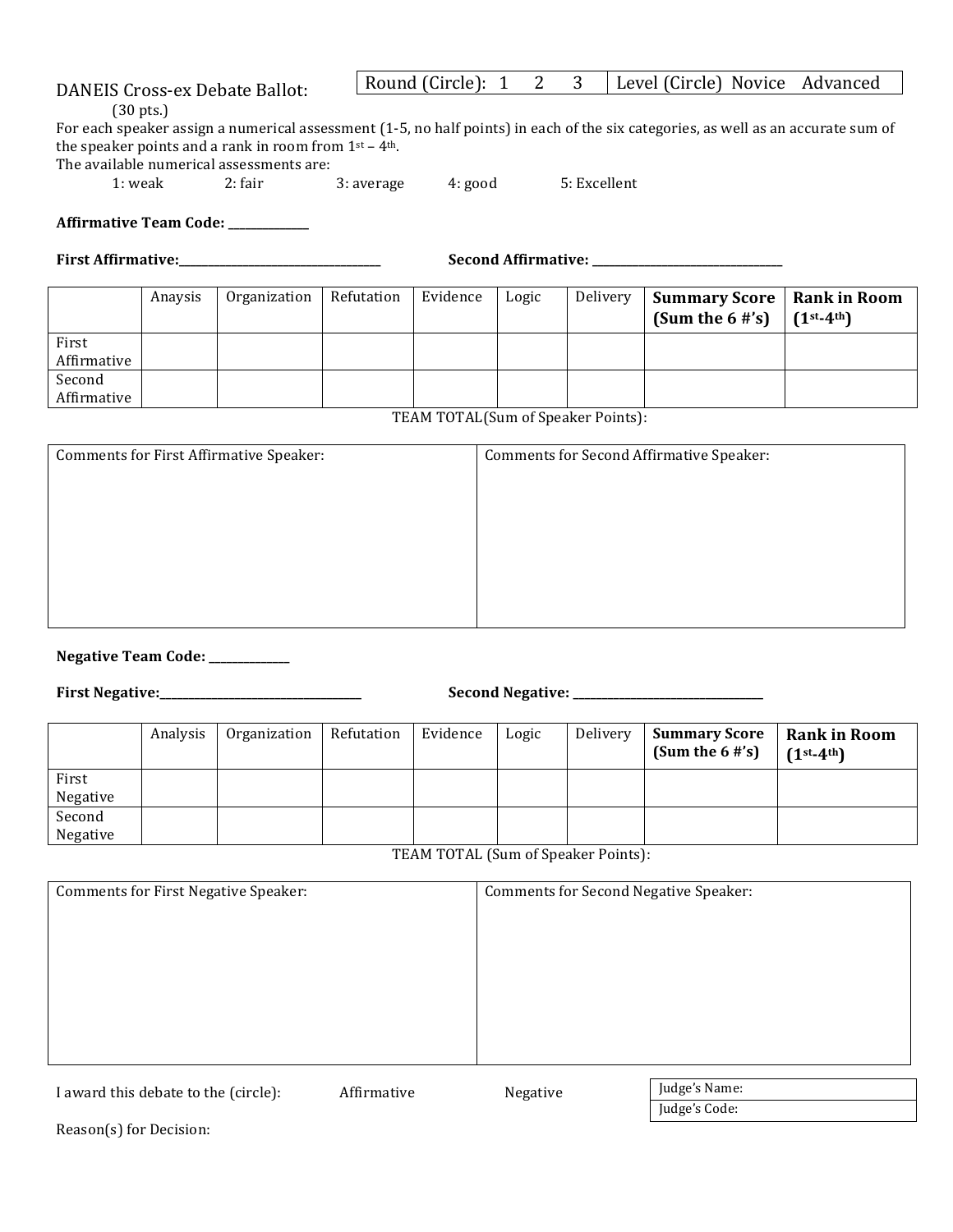## **BALLOT INSTRUCTIONS FOR JUDGES (including a description of each of the 6 categories):**

**When filling in the ballot please be sure to indicate the round (1st, 2nd, 3rd) and the division (Adv. or Nov.). Use the team code (e.g. 5A) for the team and be sure to fill in the names of the debaters so that we are scoring accurately in the tabulation room. Judges should not ask debaters what school they are from.**

Judges will score each speaker on a scale from 1 to 5 (no half points) in each of the six categories given below. Score each category using whole numbers only. A score of '3' in a category should be viewed as an average performance (something like a C+ to B- in a grading scale). Fours are given for above average performance and 5's for truly outstanding work. Speakers who receive a combined score of 24 points or higher should be very strong and are likely to be award winners. A combined score of 15 or lower should also be very rare. While it is important to give honest feedback we don't want to be too discouraging to those who are just starting out.

Most judges in our league first determine in their mind which team won the debate and then make sure that the point totals correspond to their overall impression of the debate. The winning team will have the higher point total, except in the case of a point total tie where the win goes to the negative (reflecting the piece of debate theory which states that the affirmative has the "burden of proof").

Please also rank each speaker in the room (used to break ties in speaker points) 1 is the best speaker in the round through 4 for the worst speaker in the round

The following descriptors may be helpful in scoring the individual debaters.

12-15: A weak performance. Probably significantly under time, with little development of the case, poor evidence and little effort to have direct clash;

16-17: A flawed performance with poor organization and lots of repetitions. The links between evidence and arguments are not well established and the delivery may not be particularly smooth.

18-20: An average performance. The debater shows reasonably good analysis of the topic and makes an effort to support his or her claims with appropriate evidence. The organization may break down a bit and while there is some effective clash, the debater may not have properly identified the crux of the debate and to give emphasis to the issues that deserved greatest emphasis in the round. The speaking style is reasonably smooth even if not exceptionally moving or persuasive.

21-23: An accomplished debater. The debater exhibited fine form in virtually all facets of debate, including sign-posting the arguments, responding appropriately to the key arguments of his or her opponent, effectively integrating evidence into the argument and identifying and giving special emphasis to the key points of clash in the round. The delivery is smooth and easy to follow.

24-25: An outstanding performance on every level. Likely to be in the running for an award. The debater shows excellent command of subtleties involved in the resolution (outstanding analysis), very effective organization, keeps track of all the key arguments and brings helpful clarity to the crux of the debate in the particular round. The speaking style is not only smooth, but persuasive with some rhetorical flourish.

26-30: An exceptionally rare performance that manifests the highest levels of debate skill in all key categories and delivered with great clarity and persuasiveness.

**RANKS:** We also ask that the judge rank each speaker in the round from  $1<sup>st</sup>$  (for the top speaker in the room) through  $4<sup>th</sup>$ . Ranks are used to break possible ties in speaker points when assigning awards at the end of day.

**Judges should write some helpful comments for each of the debaters and finally should give a very brief "Reason for Decision" in the appropriate spot toward the bottom of the ballot**.